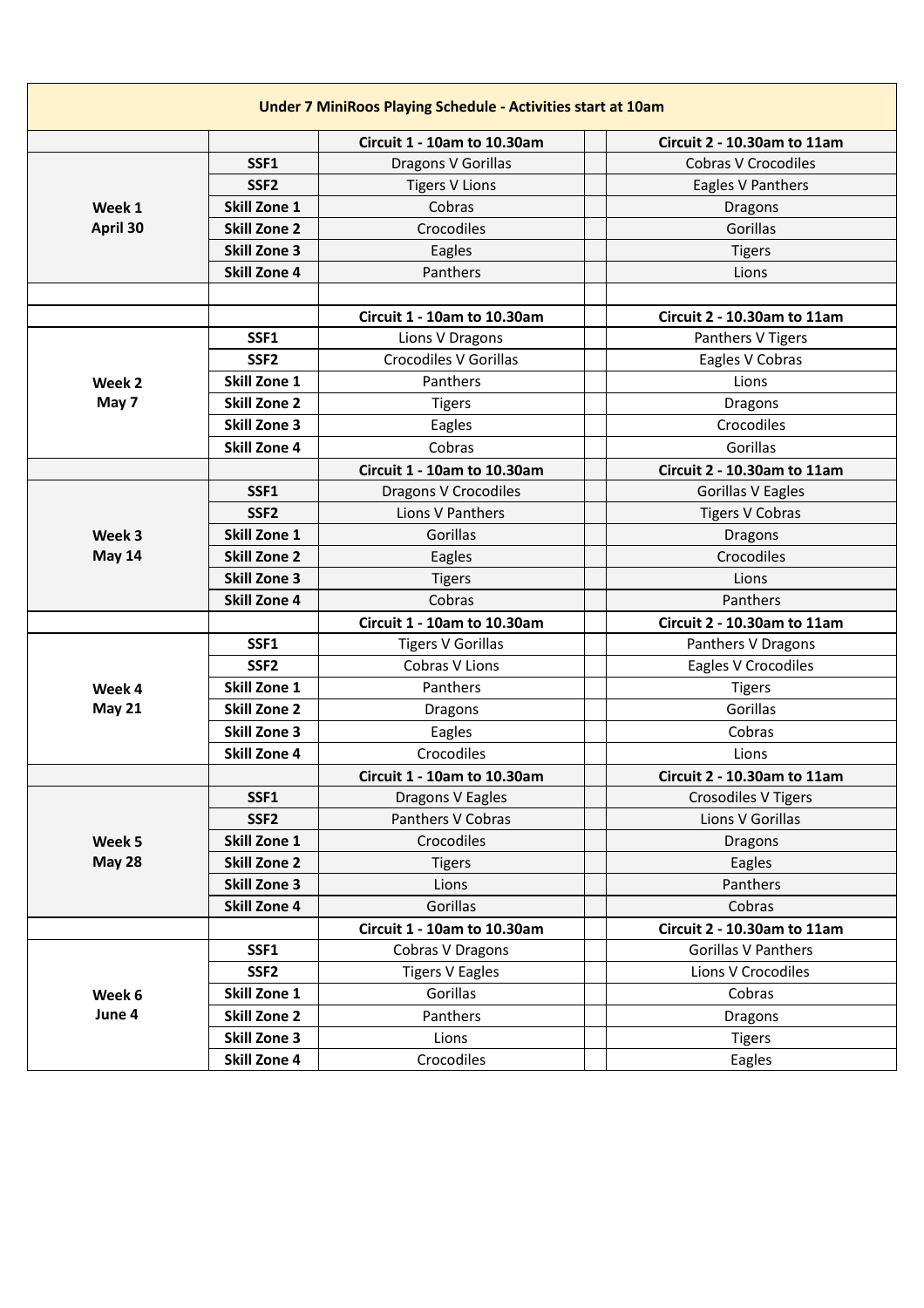|         |                     | <b>Circuit 1 - 10am to 10.30am</b>                       | Circuit 2 - 10.30am to 11am                   |  |  |
|---------|---------------------|----------------------------------------------------------|-----------------------------------------------|--|--|
|         | SSF1                | Dragons V Tigers                                         | Eagles V Lions                                |  |  |
|         | SSF <sub>2</sub>    | Cobras V Gorillas                                        | Panthers V Crocodiles                         |  |  |
| Week 7  | Skill Zone 1        | Eagles                                                   | Dragons                                       |  |  |
| June 11 | <b>Skill Zone 2</b> | Lions                                                    | <b>Tigers</b>                                 |  |  |
|         | <b>Skill Zone 3</b> | Panthers                                                 | Cobras                                        |  |  |
|         | <b>Skill Zone 4</b> | Crocodiles                                               | Gorillas                                      |  |  |
|         |                     | <b>Circuit 1 - 10am to 10.30am</b>                       | Circuit 2 - 10.30am to 11am                   |  |  |
|         | SSF1                | <b>Gorillas V Dragons</b>                                | <b>Crocodiles V Cobras</b>                    |  |  |
|         | SSF <sub>2</sub>    | Lions V Tigers                                           | Panthers V Eagles                             |  |  |
| Week 8  | <b>Skill Zone 1</b> | Crocodiles                                               | Gorillas                                      |  |  |
| June 18 | <b>Skill Zone 2</b> | Cobras                                                   | Dragons                                       |  |  |
|         | <b>Skill Zone 3</b> | Panthers                                                 | Lions                                         |  |  |
|         | <b>Skill Zone 4</b> | Eagles                                                   | <b>Tigers</b>                                 |  |  |
|         |                     | <b>Circuit 1 - 10am to 10.30am</b>                       | <b>Circuit 2 - 10.30am to 11am</b>            |  |  |
|         | SSF1                | Dragons V Lions                                          | <b>Tigers V Panthers</b>                      |  |  |
|         | SSF <sub>2</sub>    | <b>Gorillas V Crocodiles</b>                             | Cobras V Eagles                               |  |  |
| Week 9  | <b>Skill Zone 1</b> | <b>Tigers</b>                                            | Dragons                                       |  |  |
| June 25 | <b>Skill Zone 2</b> | Panthers                                                 | Lions                                         |  |  |
|         | <b>Skill Zone 3</b> | Cobras                                                   | Gorillas                                      |  |  |
|         | <b>Skill Zone 4</b> | Eagles                                                   | Crocodiles                                    |  |  |
|         |                     | Circuit 1 - 10am to 10.30am                              | Circuit 2 - 10.30am to 11am                   |  |  |
|         | SSF1                | Crocodiles V Dragons                                     | Eagles V Gorillas                             |  |  |
|         | SSF <sub>2</sub>    | Panthers V Lions                                         | Cobras V Tigers                               |  |  |
| Week 10 | Skill Zone 1        | Eagles                                                   | Crocodiles                                    |  |  |
| July 2  | <b>Skill Zone 2</b> | Gorillas                                                 | Dragons                                       |  |  |
|         | <b>Skill Zone 3</b> | Cobras                                                   | Panthers                                      |  |  |
|         | <b>Skill Zone 4</b> | <b>Tigers</b>                                            | Lions                                         |  |  |
|         |                     |                                                          |                                               |  |  |
|         | SSF1                |                                                          |                                               |  |  |
|         | SSF <sub>2</sub>    |                                                          |                                               |  |  |
| July 9  | <b>Skill Zone 1</b> |                                                          | <b>No Games School Holidays</b>               |  |  |
|         | <b>Skill Zone 2</b> |                                                          |                                               |  |  |
|         | <b>Skill Zone 3</b> |                                                          |                                               |  |  |
|         | <b>Skill Zone 4</b> |                                                          |                                               |  |  |
|         | SSF1                | <b>Circuit 1 - 10am to 10.30am</b><br>Dragons V Panthers | Circuit 2 - 10.30am to 11am<br>Lions V Cobras |  |  |
|         | SSF <sub>2</sub>    | Crocodiles V Eagles                                      | Gorillas V Tigers                             |  |  |
| Week 11 | Skill Zone 1        | Lions                                                    | Dragons                                       |  |  |
| July 16 | <b>Skill Zone 2</b> | Cobras                                                   | Panthers                                      |  |  |
|         | <b>Skill Zone 3</b> | Gorillas                                                 | Crocodiles                                    |  |  |
|         | <b>Skill Zone 4</b> | <b>Tigers</b>                                            | Eagles                                        |  |  |
|         |                     | <b>Circuit 1 - 10am to 10.30am</b>                       | Circuit 2 - 10.30am to 11am                   |  |  |
|         | SSF1                | Eagles V Dragons                                         | <b>Tigers V Crocodiles</b>                    |  |  |
|         | SSF <sub>2</sub>    | <b>Cobras V Panthers</b>                                 | Gorillas V Lions                              |  |  |
| Week 12 | Skill Zone 1        | <b>Tigers</b>                                            | Eagles                                        |  |  |
| July 23 | <b>Skill Zone 2</b> | Crocodiles                                               | Dragons                                       |  |  |
|         | <b>Skill Zone 3</b> | Gorillas                                                 | Cobras                                        |  |  |
|         | <b>Skill Zone 4</b> | Lions                                                    | Panthers                                      |  |  |